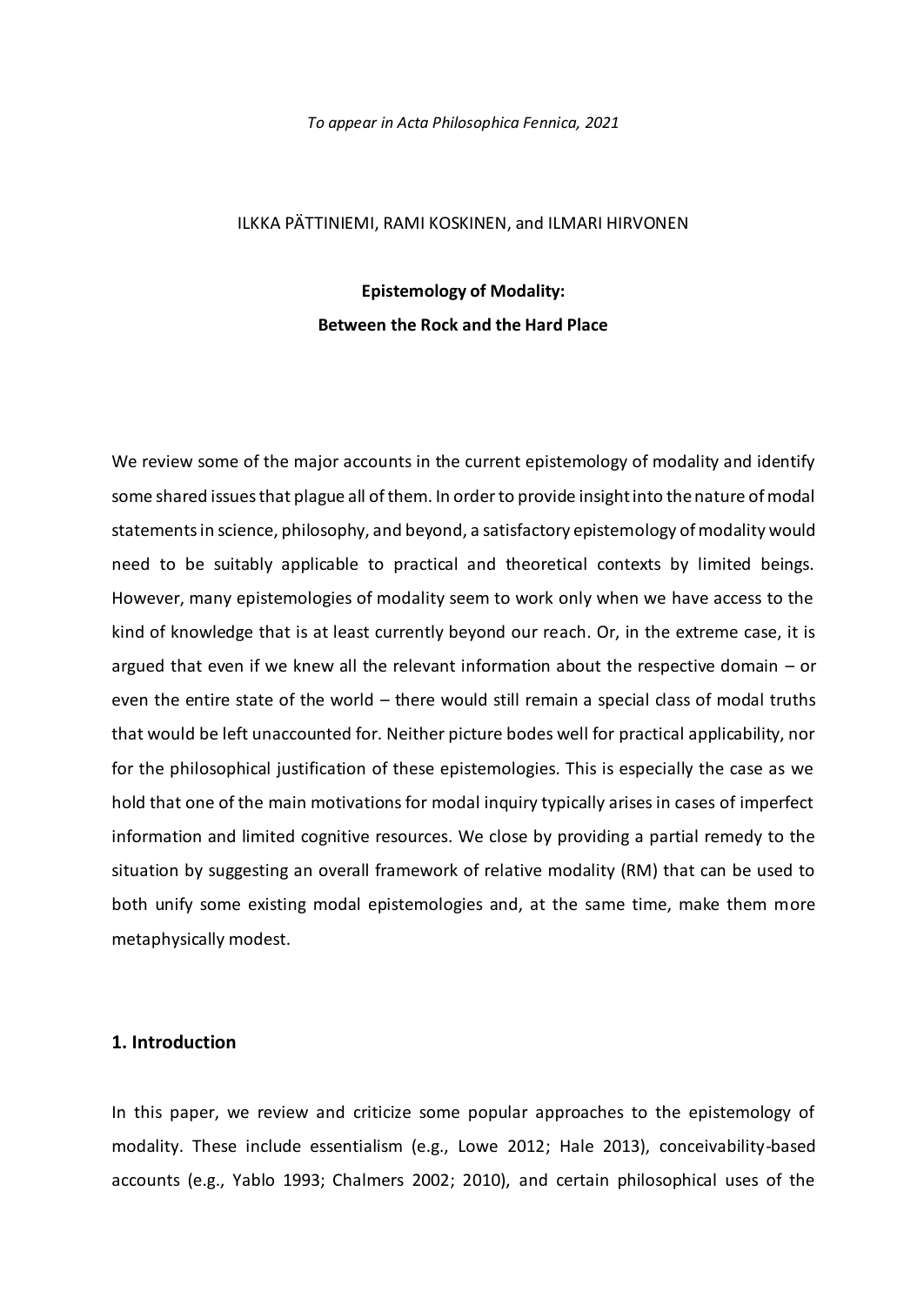framework of possible worlds (e.g., Lewis 1986; Nozick 1981, 128–137). Our treatment is by no means complete; there are also epistemological accounts of modality that fall outside the scope of our discussion, including, but not limited to, variations and combinations of the aforementioned positions. However, our purpose is to highlight what we see as a general trend amongst the standard philosophical answers to the epistemological challenge of modalities. We think that the approaches are far too often driven by background assumptions that lack adequate epistemic justification. As a result, instead of giving us tools to tackle puzzling cases of modalities in science, philosophy or ordinary life, these theories rather lead to further philosophical problems. In a nutshell, they tend to either explain our modal access by positing explanantia that are themselves epistemically highly problematic or, failing to or not attempting to explain our modal access, they lead to forms of modal skepticism.

We think this situation is problematic for many reasons, chief among them the fact that modalities are an integral part of our scientific and everyday reasoning. Ideally, we would like to see an epistemological theory of modalities that is at once without obvious philosophical problems and can do justice to our actual epistemic practices. Indeed, the existing accounts of modality seem to be in stark tension with the pragmatic rationale behind modal reasoning. Moreover, since modal language is often invoked in the context of limited knowledge (e.g., Dray 1957, 165; Wimsatt 2007, 130–131), it would be good if our epistemological theory could also say something about these situations. That is, something other than that they are *all* unjustified. Surely some of these modal claims are still epistemically more (or less) warranted than others?

After reviewing the standard answers in the epistemology of modality, we close with a short account of our own that should provide a partial remedy to the situation. More precisely, we sketch an overall framework of relative modality (RM) that can be used to unify some existing modal epistemologies and, at the same time, make them more metaphysically modest.<sup>1</sup> RM is concerned about what is kept fixed in publicly evaluable systems, scenarios, models, theories, and other vehicles of inference-making (for a precursor of this kind of view, see Quine 1982). The epistemology of modal statements thus becomes an internal question of the features and boundary conditions imposed by the system in question. These system features are then typically justified externally through experiments, manipulations, and so on.

 $1$  For a more comprehensive account of the proposed epistemology of modality, see Hirvonen, Koskinen and Pättiniemi (forthcoming).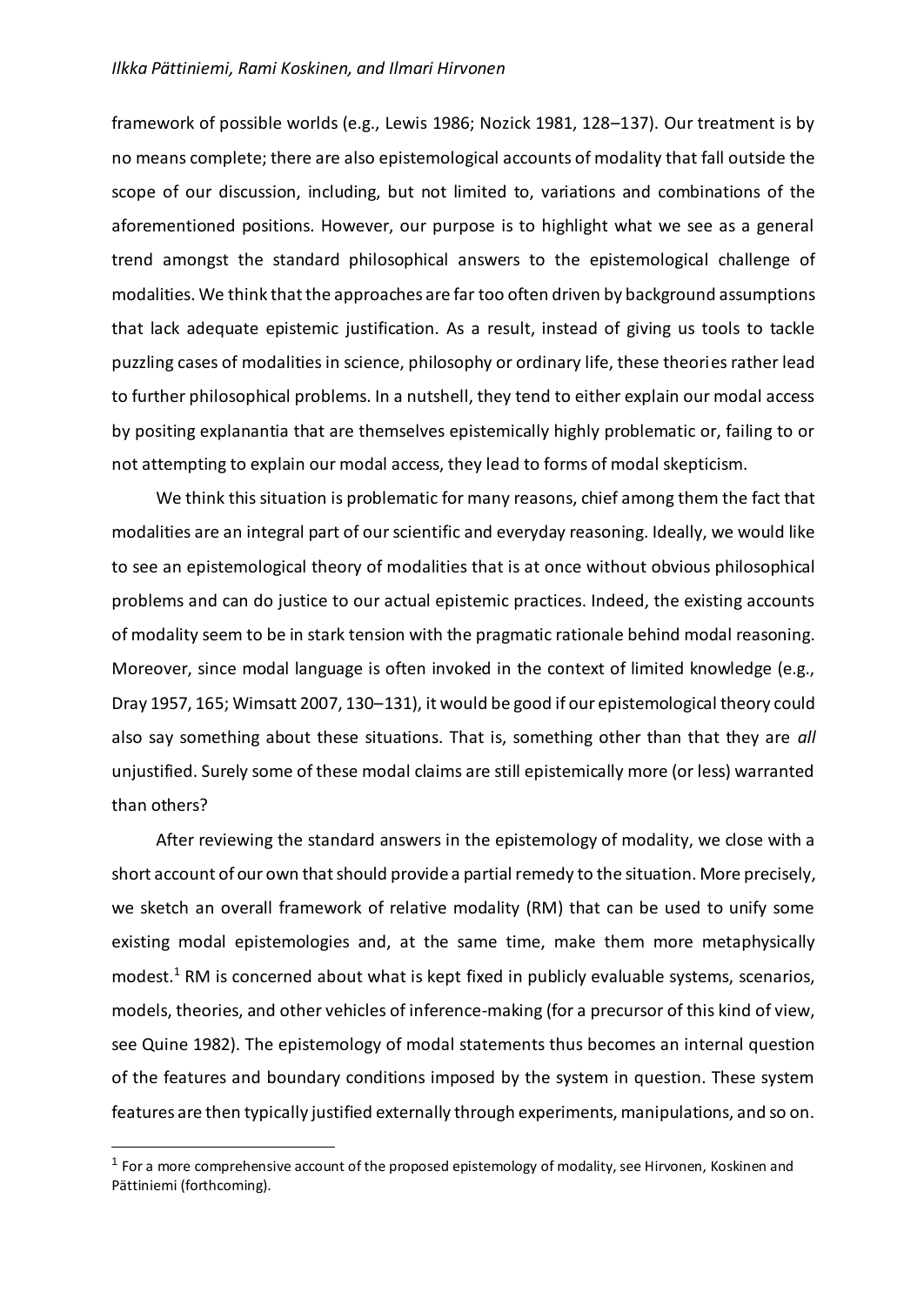In certain contexts, they may even be simply stipulated. Our picture complements a parallel line of argumentation developed recently by Fischer (see Fischer 2016; 2017). However, contrary to Fischer's Theory-Based Epistemology of Modality (TEM), our view does not impose strong veridicality conditions or elements of accompanying mental models in modal justification. RM is also very flexible because its basic principles can be applied without much modification to science, philosophy and ordinary cases of modal reasoning.

The structure of the paper is as follows. In the next section, we introduce the problem of epistemic modal access. The following three sections then review and criticize the standard answers to this challenge. Section 3 focuses on essentialism, while Section 4 investigates conceivability-based accounts. In Section 5, we discuss some basic features of the framework of possible worlds and argue that they are often misapplied to give a false sense of epistemic justification for modal claims. Building on these criticisms, we then discuss the overall situation and provide our partial answer by introducing the relative modality (RM) framework in Section 6. Finally, Section 7 concludes the paper.

## **2. Epistemologies of Modality: Gaining Access**

Central among the questions about modal statements are the following: (i) are there modal facts or truths?, and (ii) if there are, how do we come to know, or gain access, to them? The second of these questions will be our primary concern here – the epistemology of modality. But we will also say something about (i), since if there are no modal facts, the epistemology of modality will be rather useless.

In his book *Modality* (2003), Joseph Melia gives the following argument for the indispensability of modal facts. Let us assume that we have a theory of the world that contains only and all facts about the state of every object, past, present, and future (Melia 2003, 1). It might state, say, that the chair at the southwest corner of an attic weighs exactly 5.6735 kg, and that ten years hence it will be in the basement instead of the attic. Both these statements will be true. But does this theory contain all truths? Melia does not think so. It would encompass truths about epistemic modalities, but other kinds will be left out; namely, truths "that go beyond the merely actual and tell us something about how things might be, or must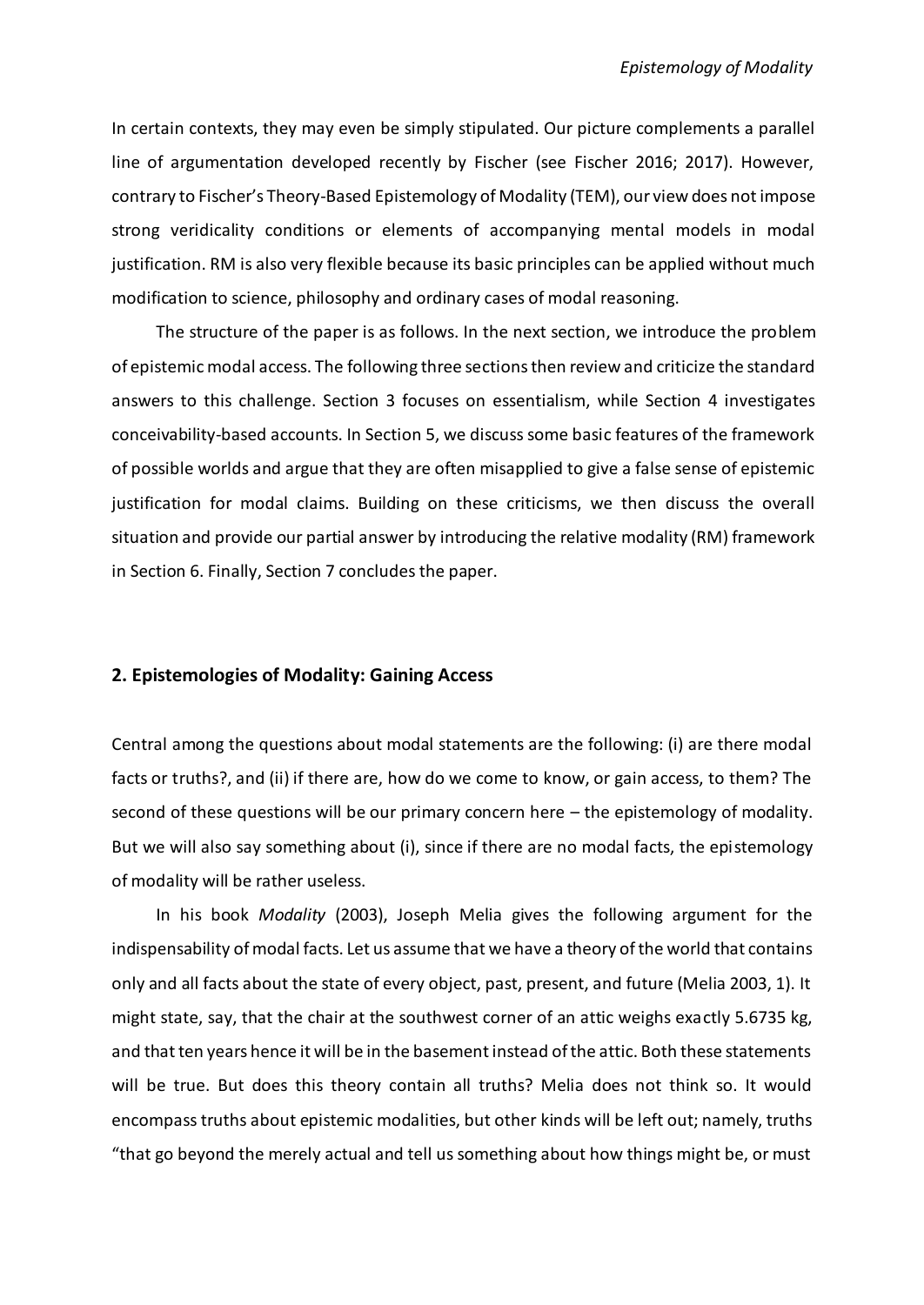be, or would be had things been other than they actually are" (Melia 2003, 3). Indeed, the theory will not contain any informative facts about possibilities, necessities, counterfactuals, and so on. Here we are led to quite a strong version of modal skepticism. Nevertheless, it is worth asking: would there even be any need for modalities under Melia's scenario? We are not convinced that there would be. To see this, let us take a look at the indispensability of modal statements.

So, do we really need modal statements for anything? Indeed, we do. They allow for prediction and control and assignment of causes and culpability. What, after all, is prediction if not the determination of possible (or necessary, if we are lucky!) future states of a system? And control is just prediction combined with an intervention aiming at serving our goals. As an illustration, we will briefly consider a timely example from the science of climate models.

A climate model is basically a set of equations that characterize the dynamical and thermodynamical processes in the atmosphere and the oceans, with a set of initial conditions and parameters that characterize the state of the atmosphere and the oceans, and of differing 'drivers' of climate change, such as forcing caused by the increase of carbon dioxide in the atmosphere (Neelin 2011, chs. 3 & 7).<sup>2</sup> Such models are built to facilitate a better understanding of the Earth's climate and of climate change. Climate models allow us to determine the causes of, say, past and present warming events and to compare the differences in the drivers of such events. This is accomplished through a counterfactual analysis; what would have had to have been different to cause a different outcome?<sup>3</sup> The models can also be used to predict, or make *projections*, of future climate, given differing interventions on factors such as greenhouse gas production. Indeed, the most interesting output from climate models is not what will happen if things stay as they are now, but how things *can* be if we change the current situation. That is, (1) what are the possible future states of the climate, and (2) how can we bring these about? (Meehl et al. 2007; Neelin 2011, ch. 7.) In other words, climate models tell us not just how things are, but *why* they are as they are (the causes of climate change) and, further, they allow us to predict and, hopefully, to control the climate. Therefore, climate models are *modal* in an interesting and indispensable way.

<sup>&</sup>lt;sup>2</sup> Also, many processes, such as cloud formation, will be added as parameters due to their complexity. The whole nature of climate models need not concern us here, but for those wishing to learn more, Houghton (2005), in addition to Neelin's book (2011), is a good starting point.

<sup>3</sup> This is not to say that a counterfactual analysis of the *metaphysics* of causation is necessarily correct, but rather that we need it to pick out causes in our systems of interest.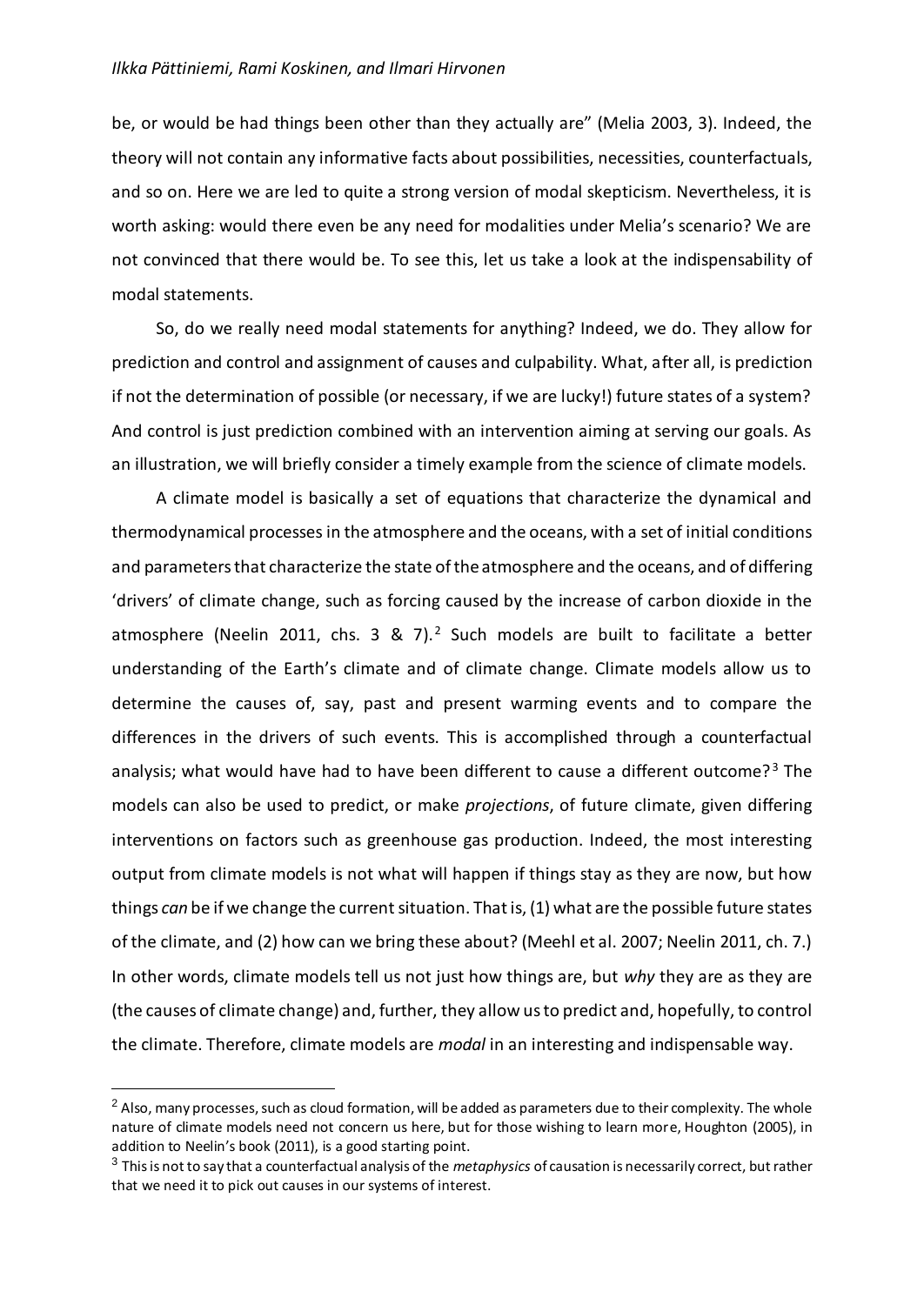The example of climate models illustrates a more general pattern across science and in more ordinary matters: modal statements are indispensable. Their indispensability comes from the fact that we do not have Melia's grand theory; that is, we are not all-knowing. An all-knowing being would have no need to know whether something will happen out of necessity or only contingently: it simply will happen. The same holds for counterfactuals, causes, culpability, and so on. The theory will tell us what has happened, what is happening, and what will happen, even our (futile) attempts to change events. A world with such a theory will be a necessitarian one.<sup>4</sup> Because of this, Melia is wrong in thinking that such a theory would leave something out: it would not. However, we have good reasons to think that such a theory is not to be had. For us limited beings, modalities are not a thing to be excised from a mature science, but rather the very *point* of science. They are that which allows for explanation, understanding, control, and prediction. Scientific theories are modal to their *core*. Now we get to our main question: given that modal statements are needed, do we then know any modal facts? And even more importantly, how do we gain access to them?

Current epistemologies of modality are often built up from metaphysical theories concerning modalities. They try to get from what modalities *are*, in some metaphysical sense, to how we come to have knowledge of them. We take this to be quite wrong-headed, especially given that we do not have an agreed-upon epistemology of metaphysics. Moreover, if we cannot know the correct metaphysics, we can hardly use it to find out about modalities. So, we take that an epistemology of modality has to start *epistemology first*.

There have, fortunately, been approaches that respect an epistemology first approach. Examples include Bob Fischer's (2016; 2017) Theory-Based Epistemology of Modality (TEM), and Sonia Roca-Royes' (2017) approach that reasons from actuality and similarity to possibility, at least in the case of *de re* possibilities. According to these approaches, one way of gaining (ampliative) modal knowledge is through what actually is the case, combined with manipulation and reasoning from similarity. A second way is based on what we call relative modality (RM): for any system, modal claims are evaluated *relative* to said system. The simplest case will be using classical logic. Simply put, if a claim leads to a contradiction, it will

<sup>&</sup>lt;sup>4</sup> Is this saying too much since one cannot reason from actuality to necessity? The problem that omniscience brings is that if one *knows* the future state of a system, then that state will occur; otherwise, one would *not* have known it. Whether one chooses to call this "necessary" will be a matter of taste. Formally it seems to bear all the hallmarks of necessity. A world with Melia's grand theory will be practically indistinguishable from a necessitarian one.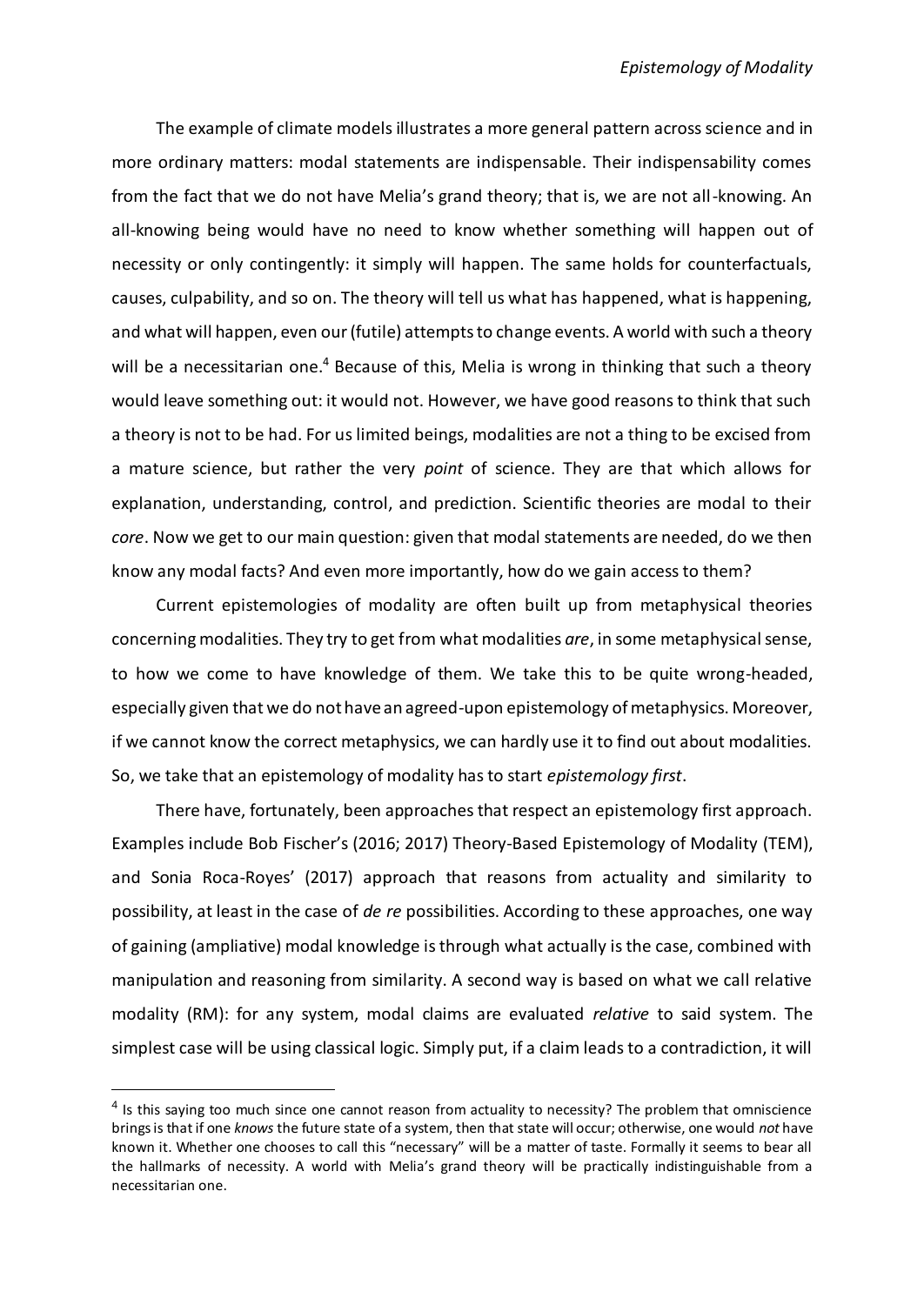be impossible (relative to the system); if a claim does not lead to a contradiction, it will be possible; if the negation of a claim leads to a contradiction, the claim will be necessary.

If the kind of epistemology characterized above is viable, it goes a long way to show that in the context of science and everyday matters, a metaphysically based epistemology of modality is unnecessary. Further, it seems that many such metaphysical theories can be taken to be instances of relative modality, where the systems in question are not always well justified. To show this, we will take a look at some contenders for an epistemology of modality.

# **3. Essentialism and Counterfactuals**

The most well-known essentialist accounts of modal knowledge come from E.J. Lowe (2012) and Bob Hale (2013). According to Lowe, our knowledge of (metaphysical) modality is based on our ability to grasp the essences of entities. These essences can be expressed through real definitions, and essence is simply what the entity in question is. "Grasping" the essence of something is to *understand* what that thing's real definition is. (Lowe 2012.)

Hale's story of modal knowledge is quite similar to Lowe's. He also starts from the essences of entities and their real definitions (Hale 2013, 133n, 254). Some real definitions can be known a priori. Such cases include analytic truths, like "a cob is a male swan", and our explicit grasping of some relevant concept like "a natural number" or "a square". (id., 255– 256.) This a priori way of knowing essences is familiar to us already from Lowe's view. Some essences, however, are not accessible to us a priori through mere conceptual reflection. In these situations, essences are known via empirical investigation together with general essentialist principles, such as "any object is essentially an object of a certain general kind" (id., 259–260, 270). Given our empirical knowledge and knowledge of the general principles, we can obtain knowledge of facts concerning essences covered by the general principles (id., 269). However, in a posteriori cases our knowledge of essences might remain incomplete: perhaps we have not yet been able to figure out all essential facts of an entity but only a subset of them (Vaidya 2018, 235).

The problem here is that the essentialist move merely changes the epistemology of modality to the epistemology of essences. This way of passing the buck does not appear to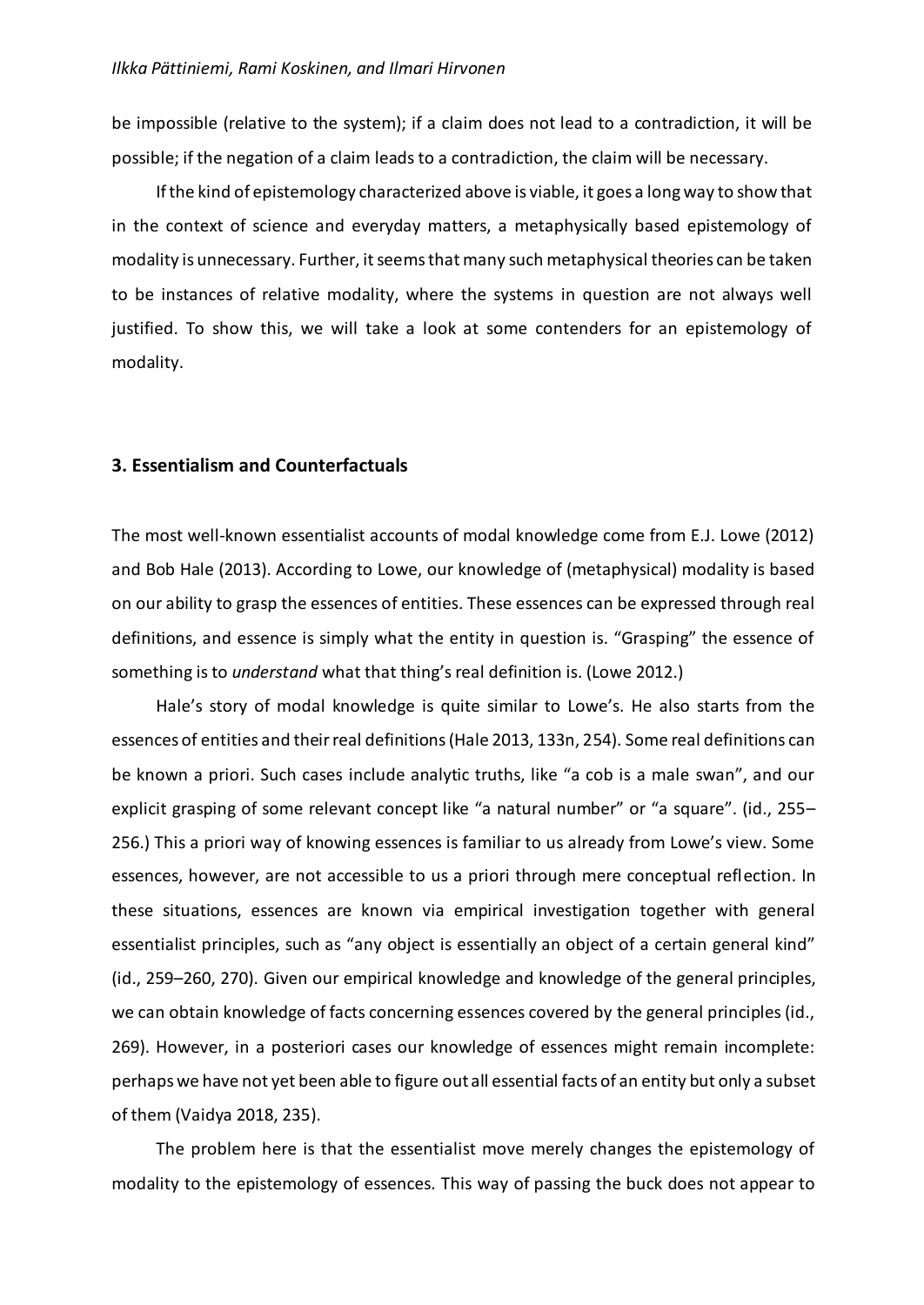present a satisfactory answer to our conundrum, for there seems to be less agreement about what properties are essential compared to what sort of claims are necessary. Lowe (2012, 940) even explicitly admits that "philosophers can have honest disagreements about questions of essence." Moreover, he also states that sometimes we do not fully adequately grasp the essences of things that we are thinking (ibid.).

However, it seems that we can know necessary modal truths without knowing their essences. Consider, for instance, the ellipse. According to Lowe, even though an ellipse can be defined as a type of conic section, such a definition would not capture its essential features. Among the reasons that Lowe offers for the conclusion is that cones cannot be essential for ellipses since ellipses can exist without cones. (Lowe 2012.) Irrespective of whether Lowe is right about this, there seems to be something wrong with his reasoning. After all, we can infer all of an ellipse's properties from the cone-section definition, even those that Lowe considers essential. Thus, if someone does not know the *real* definition of an ellipse, she can nevertheless deduce the same necessary truths from this non-essential definition as from the real one. To take stock, knowledge of essences is not required for inferring modal knowledge, and there are "honest disagreements" about which properties are essential. Thus, we can know necessary truths even if we do not know the essences of things.

Hale's situation is similar to Lowe's. Besides the fact that we might not need the real definitions of entities to have modal knowledge, Hale's account also requires knowledge of general essentialist principles for a posteriori knowledge of essences. It appears to be relatively safe to assume that at this point, there is no agreement about what those principles should be, since there is no agreement among philosophers whether essences exist in the first place. And still, we do seem to agree about modal claims and have modal knowledge.

The situation is similar in the case of Williamson's counterfactual account of modal knowledge. Williamson's conception of the epistemology of modality is founded on our ability to evaluate counterfactual conditionals in our imagination while keeping some "constitutive facts" fixed (Williamson 2007, 164, 170). Even though Williamson does not discuss essences but "constitutive facts", in practice, the constitutive facts play the same role as Lowe's or Hale's essences. In addition, Williamson does not give a detailed account of how we get to know which facts are constitutive (Roca-Royes 2011; Fischer 2016). Still, he does say something about which things should be kept fixed when we are talking about nomic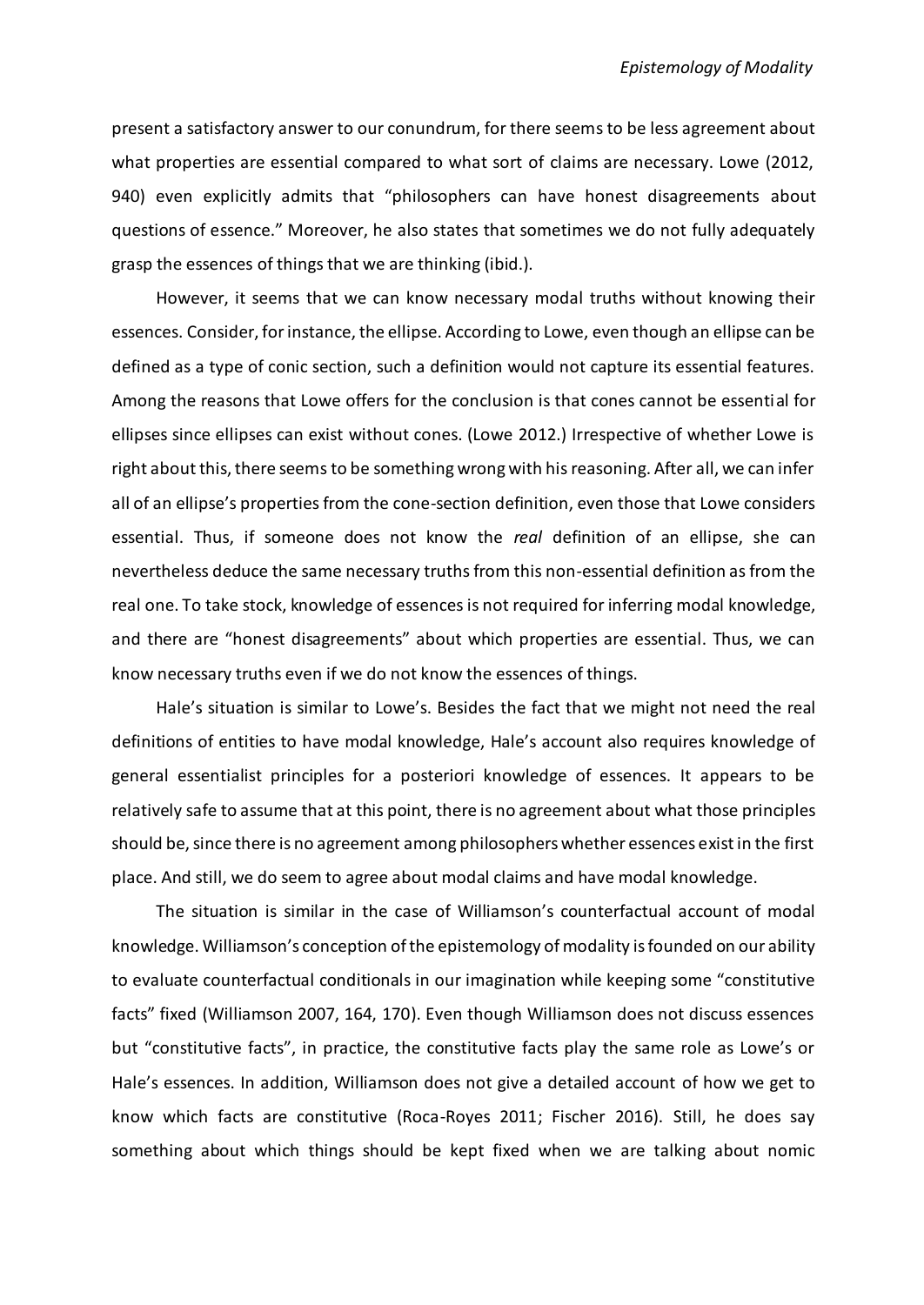modalities: what is necessary, possible, and so on, according to the laws of nature under specific circumstances (Williamson 2016).

In Williamson's view, nomic modality requires that the laws of nature – which are discovered abductively – are kept fixed along with "all true claims of identity and distinctness" and "true claims of kind membership and non-membership" (Williamson 2016, 463). But this, in his mind, would already force us to the domain of metaphysical modality. Claims like "Hesperus is Phosphorus" and "Hesperus is not a quark" are not something that natural laws can tell us (ibid.). Hence, Williamson claims, metaphysical modalities are needed to make nomic modalities consistent to avoid blatant inconsistencies like "Hesperus is *not* Phosphorus" or, by the same token, "Hesperus is *not* Hesperus" (ibid.).

The problem with Williamson's approach is that for nomic modality, the relevant claims of identity and kinds are either already fixed through similar scientific research as the laws of nature or it is not clear how the additional claims should be fixed. This presents us with two options. On the one hand, either nomic or natural modality does not require additional metaphysical information besides the ontological commitments that scientists have already made. On the other hand, we need a separate epistemology for the metaphysical claims, and there does not appear to be agreement about what that epistemology should be like. However, it seems evident that the first option is right: we have adequate ways of evaluating natural modalities based on scientific research. Indeed, Williamson's troubles look very similar to those that Lowe and Hale have to face.

## **4. Conceivability as the Modalist's Guide**

Deriving metaphysical possibility from conceivability has an illustrious history. Among the famed defenders of this line of thinking is no lesser a figure than David Hume:

"'Tis an establish'd maxim in metaphysics, *that whatever the mind clearly conceives includes the idea of possible existence*, or in other words, *that nothing we imagine is absolutely impossible*. We can form the idea of a golden mountain, and from thence conclude that such a mountain may actually exist. We can form no idea of a mountain without a valley, and therefore regard it as impossible." (*Treatise,* I, ii, 2)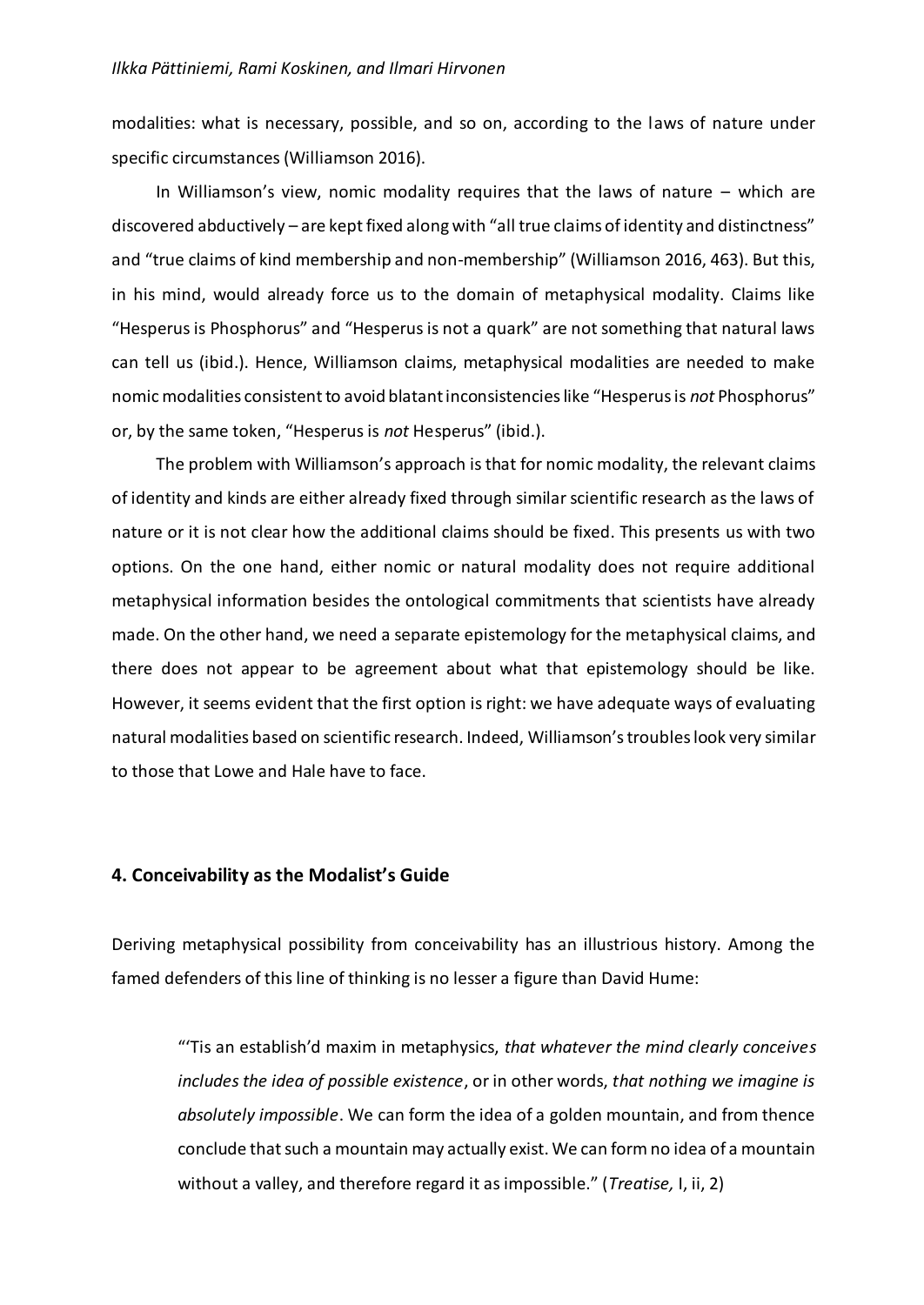However, we will concentrate on newer proponents of the "conceivability entails possibility" principle, namely Stephen Yablo (1993) and David Chalmers (2002; 2010). Still, the remarks made here will also apply to more classic defenders of the principle such as Hume and, arguably, Descartes.

According to Yablo (1993, 29), *p* is conceivable for a subject *S* if *S* can imagine a world that *S* takes to verify *p*. And, respectively, *p* is inconceivable to *S* if *S* cannot imagine any world that *S* does not take to falsify *p*. Chalmers' conception of conceivability shares much with Yablo's account, but he makes additional requirements on the capabilities of the subject *S*. Or more specifically on the *type* of conceivability, but it turns out that this, in turn, requires much from *S*, more indeed than can be expected from limited cognitive beings.

Like Yablo, Chalmers divides conceivability into several different types, two of which pretty much coincide with Yablo's conceptions and thus are amenable to the same treatment. Unfortunately, the rest are rather technical, and their full explication would take up more space than the present work allows for. What we can say, however, is that the remaining types of conceivability call for "ideal rational reflection" (Chalmers 2010, 143) and thus for ideal rational reflectors; these, in turn, seem to be in a rather short supply.

In Chalmers' parlance, positive conceivability means that a subject can imagine a situation where *p* would hold. On the other hand, negative conceivability means that a subject does not find a contradiction in a situation where *p* would hold. (Chalmers 2010, 144.) Chalmers also makes a distinction between prima facie and ideal conceivability. Roughly, prima facie conceivability is something that limited beings can conceive, whereas ideal conceivability requires ideal rational reflection. (Chalmers 2002, 147; 2010, 143.) As an example, squaring the circle was, at least, negatively prima facie conceivable because those who tried to achieve it did not see a contradiction in the endeavor. But it is not ideally conceivable because squaring the circle is impossible with a finite number of operations.

Last but not least, Chalmers separates primary conceivability from secondary conceivability (Chalmers 2002, 157; 2010, 146). This distinction is based on his version of twodimensional semantics. Primary conceivability is connected to a proposition's primary intension and the secondary conceivability to its secondary intension. This is best illustrated with an example. Take the question: "Could it have turned out that water is not  $H_2O$ ?" If one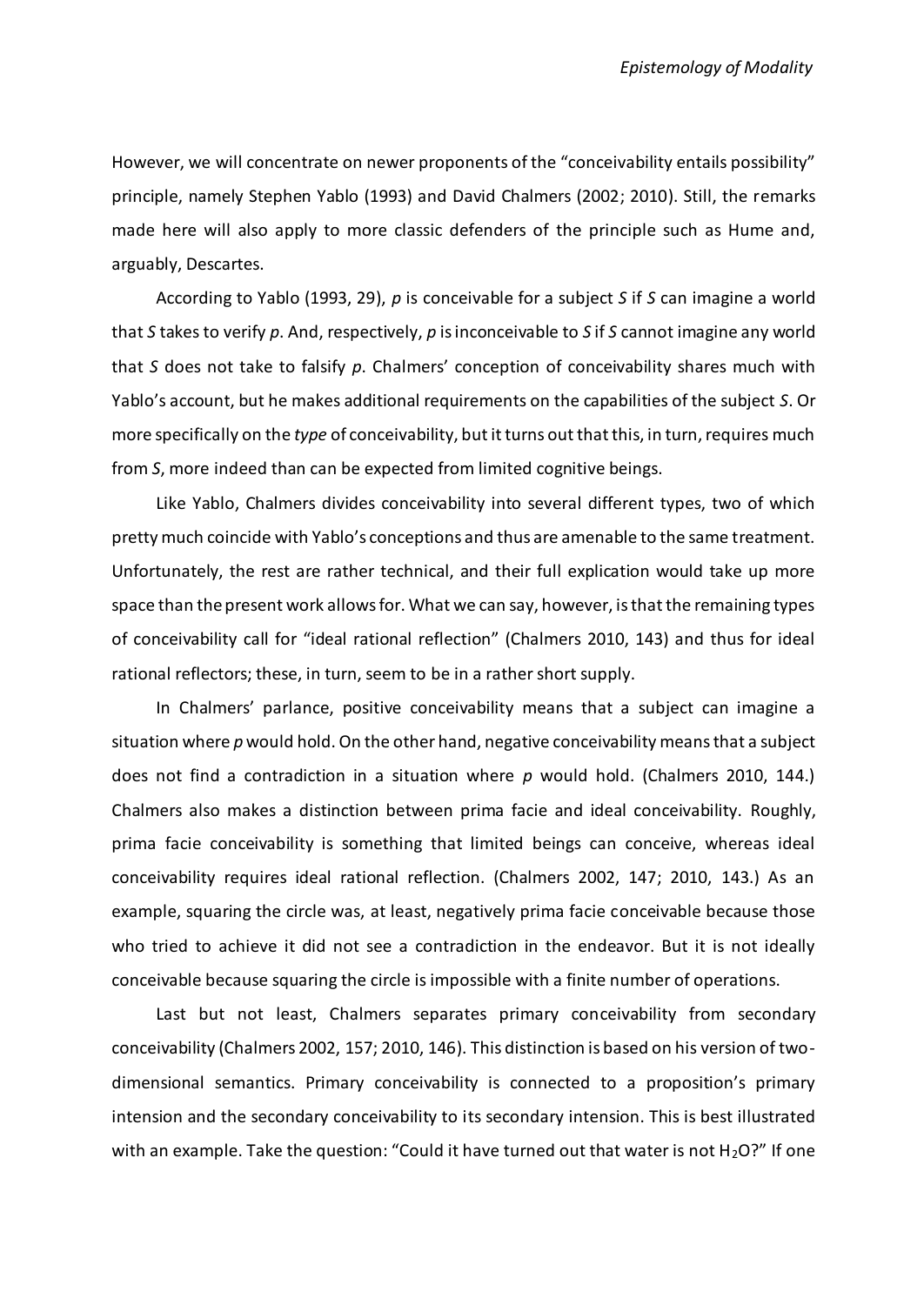considers the primary intension of the question, then the answer is yes. One can imagine a scenario where it would have turned out that the "watery stuff" in the actual world was something other than  $H_2O$ , say, XYZ. However, from the perspective of the secondary intension this is impossible because the term 'water' refers to  $H_2O$  in all counterfactual situations, given that water is necessarily  $H_2O$ . Since we cannot know a priori that water is H<sub>2</sub>O, it is in some sense – the primary sense – conceivable that water is not H<sub>2</sub>O. Still, in another sense, due to Kripkean a posteriori necessities, it is inconceivable that water would not be H<sub>2</sub>O. After all, if water is necessarily H<sub>2</sub>O, then water is H<sub>2</sub>O in all possible worlds. (Chalmers 1996, 57–59; 2002, 157; 2010, 146; Vaidya 2015; Feng 2017, 21–23.)

However, here the question arises of why we should use either Yablo's or Chalmers' approach. Presumably, one would not use either method to find out about, say, physical or mathematical possibilities. Let us return to squaring the circle as a simple example to illustrate this.

For centuries mathematicians tried to find a method for squaring the circle, that is, transforming a circle into a square of an equal area through finite steps using only a compass and a ruler. Clearly, these mathematicians did not *consider* their task impossible or *inconceivable*, for if they had, they doubtless would have discontinued their efforts.<sup>5</sup> But, as it turns out, squaring the circle *is* impossible. (Schubert 1891.) This seems to imply that all of those mathematicians who tried to accomplish it, and thought they had conceived of it, were mistaken. Hence, one can err in taking something to be conceivable. Note that there are external, intersubjectively evaluable criteria for determining whether a circle can actually be squared. Now, we are left with two options: (1) Claim that the mathematicians who tried to square the circle had not, in fact, conceived of squaring the circle. They merely thought they had. So, then, the problem will be knowing when one has indeed conceived of something. If external, intersubjective criteria are lacking, this task seems impossible to undertake; there will be no intersubjective way of justifying whether one has indeed conceived of something or merely thinks that one has. (2) Claim that the mathematicians had conceived of squaring the circle, but the task just happens to be impossible. Then the link from conceivability to

<sup>5</sup> Descartes famously distinguished conceivability for imaginability when he pointed out that *imagining* the difference between a thousand-sided and a thousand-and-one-sided polygon would be quite difficult if not impossible. Still, as Descartes points out, it clearly is possible to make a conceptual distinction between the two, and thus, their difference is nevertheless *conceivable*. (Descartes 1984, 50–51.)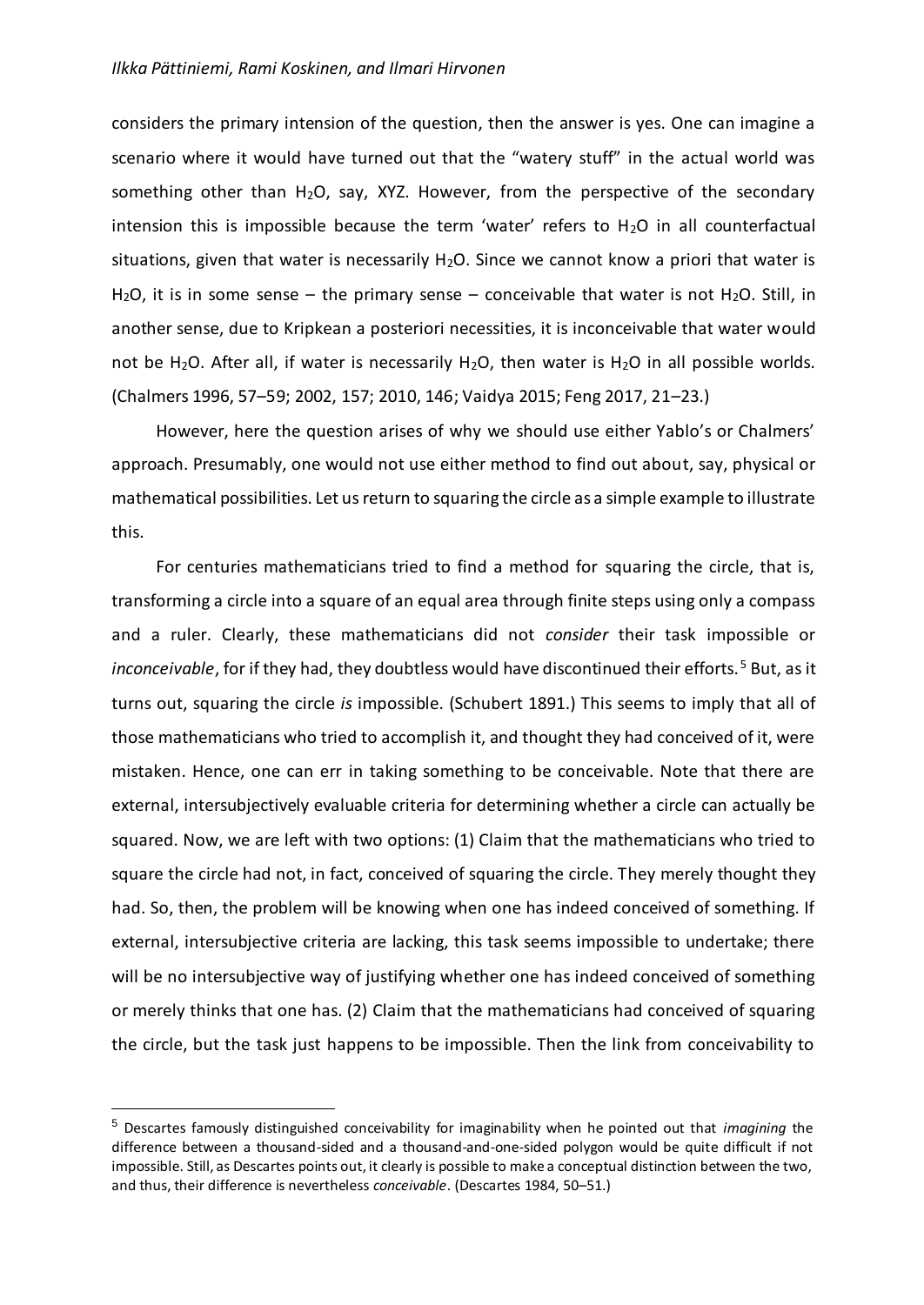possibility will be severed. Therefore, the conceivability-to-possibility principle is either incorrect or limited in its scope because it requires less limited beings than mere humans.<sup>6</sup> If the principle is not reliable in mathematics, why would we take it to be reliable in a field where justification is even harder to come by, namely metaphysics?

Furthermore, Peter van Inwagen (1998) has argued that if conceivability is a guide to possibility, then we need to conceive all the required steps for really conceiving the thing. His examples are transparent iron and purple cows. If someone indeed claims that these things are (metaphysically) possible because they are conceivable, then they should actually conceive the things in question on the physical and chemical levels. That is, what things in the DNA of the cow make its color possible, or what in the structure of the iron could make it transparent. Similarly, what steps are required in squaring the circle. If one really considers it conceivable, one should conceive *all* the appropriate steps needed for the squaring. But this would entail actually squaring the circle or giving a mathematical proof of its possibility. What role would be left for conceivability?

# **5. Possible Worlds**

The last philosophical approach to the epistemology of modality that we examine concerns the logico-semantic framework of possible worlds. This is not so much a specific epistemic theory, but more of an amalgamation of approaches and strategies that refer to a common formalism. The most classical account of modality in terms of logic is through the idea of noncontradictoriness: possible propositions consist simply of all those things that can be asserted without contradiction. Necessities, in turn, are such that their denial would lead to a

<sup>&</sup>lt;sup>6</sup> In an unpublished manuscript, "The Unsoundness of Arguments From Conceivability", Andrew Bailey has presented this very same argument, namely, that as cognitively limited creatures, we are unable to determine whether something is ideally conceivable or not. Chalmers has responded to him by citing instances of clearly prima facie conceivable or inconceivable things that are also ideally conceivable or inconceivable: "Although we are non-ideal, we can know that it is not ideally conceivable that 0=1 and that it is ideally conceivable that someone exists. We know that certain things about the world (say, that all philosophers are philosophers) are knowable a priori and that certain things about the world (say, that there is a table in this room) are not so knowable even by an ideal reasoner." (Chalmers 2010, 155.) However, even if we can know that 0=1 is not ideally conceivable, that does not yet, in itself, give us good reason to think that some metaphysical ideas (such as philosophical zombies) are ideally conceivable. Perhaps such ideas are more alike with squaring the circle: they seem conceivable even if they are not.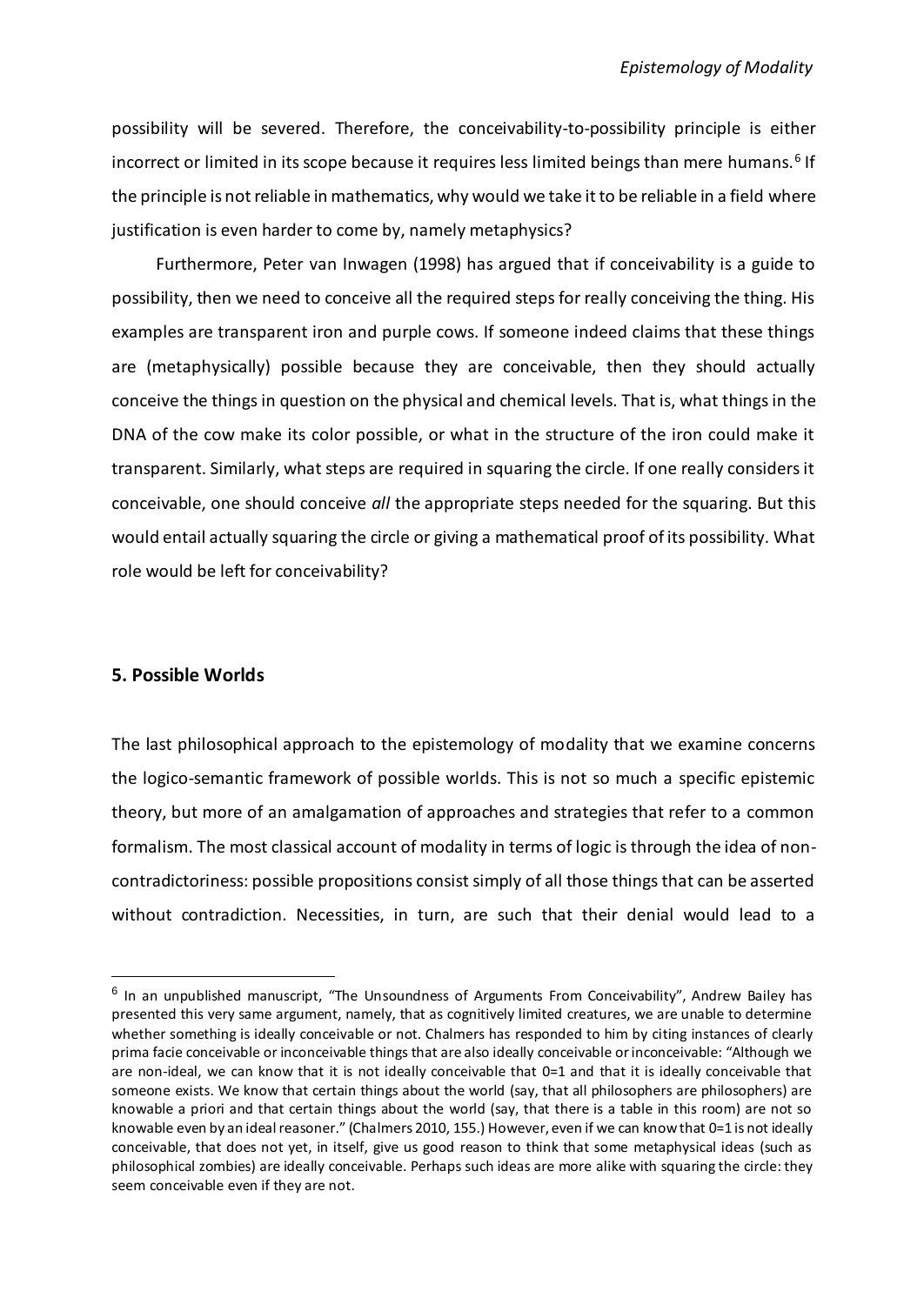contradiction, and so on. However, this classical logical treatment of modality is ambiguous because it, in a crucial way, depends on the domain of investigation and how it is being represented. In order to apply classical logic to any material modalities, choices have to be made as to how to interpret and formalize them, what to include in the domain of the logical calculus, and so on.

In contemporary philosophy, modalities are typically investigated in specially devised modal logics of which there are many axiomatizations. The reigning semantics for these formal systems is provided by the framework of possible worlds (e.g., Kripke 1959; see also Hintikka 1957). Assessment of possibility and necessity is made based on a set of worlds (typically sets of propositions) and accessibility relations between the worlds. So, for example, if Tuomas happens to find himself in a situation where it is raining, the proposition that it is possible for Tuomas to be in a situation where it is not raining is dependent on a few things. Let us say that in our scenario, Tuomas is in a world *w*. Then, for the alternative possibility to hold, there needs to be another world, call it *w'*, in which (i) it is not raining and (ii) it is accessible from *w*. Furthermore, we would also like to know that the identity of Tuomas stays the same across these two worlds.

Possible world semantics provides a powerful tool to tackle modal scenarios of various kinds in philosophy and elsewhere. Some philosophers also use possible worlds as a metaphysical theory, the *locus classicus* being Lewis' theory of modal realism (Lewis 1986). However, what is noteworthy is that all the aforementioned basic facts that are required for the complete assessment of modal statements need to be stipulated on a case-by-case basis. Thus, even though it provides a richer representational framework for various purposes, possible worlds semantics does not really go any further than classical predicate logic to explain or ground modalities. All the epistemologically crucial steps happen when the particular stipulations are being made.

What does this mean in practice? Let us look at an example. Typically, possible worlds are evoked to explain why one alternative state of affairs is philosophically more plausible than others. This is manifested in the way philosophers speak about "close" or "nearby" possible worlds. Elaborate arguments are invoked in the context of the analysis of knowledge, for example, where various modal conditions are applied to determine what kind of changes to our actual circumstances we should regard as epistemically relevant (e.g., Nozick 1981, 172–178; Pritchard 2005, ch. 6). Using the framework of possible worlds, philosophers can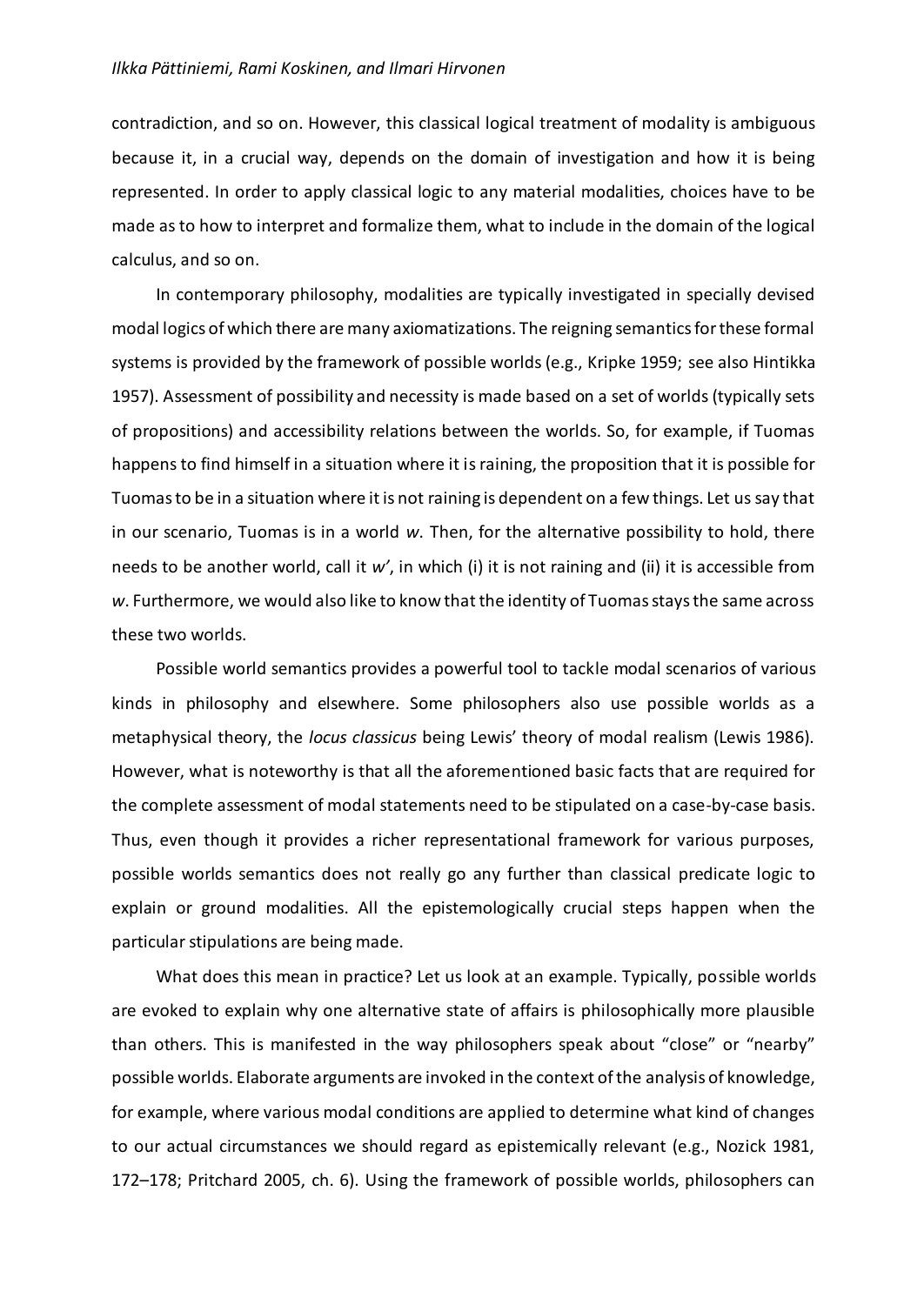thus sometimes rule out certain scenarios as far-fetched or irrelevant in the context of their argument. The basic idea here is often quite intuitive. For example, the scenario in which unicorns exist is closer to the actual world than the scenario where both unicorns *and* centaurs exist. This seems to be valid logical reasoning based on the properties of the conjunction connective. But what if we simply compared worlds in which unicorns exist and worlds in which centaurs exist. Which of these possible worlds is closer to the actual world? What is the metric used here, and how could it be justified?

The problem is, unfortunately, that it is precisely the questions of the metric that is often not explicated in philosophical arguments that refer to the closeness of possible worlds (e.g., Nozick 1981, 172–178; Pritchard 2005, ch. 6). Notice that we are not implying that a sensible metric is not to be had in these kinds of situations, but instead that there are likely to be multiple (formally definable) metrics that could be used in the context of possible worlds semantics. Here, it is the very *choice* of the particular metric that is doing the heavy lifting, not the semantic framework of possible worlds itself. However, as in the case of sciences more generally, no model or representation can justify its utility in isolation from its purpose and application. Thus, possible worlds seem to face similar challenges as the two previous routes to modal knowledge.

# **6. Discussion**

We have argued that all of the above theories face epistemological challenges individually. However, we have not yet considered whether they (and further variations based on them) can also conflict with each other. This is clearly a problem since they aim to describe the correct set of modal facts and our epistemic access to them. Interestingly, however, their possible agreement could also be seen as a problem. For then, the question arises concerning what makes any particular theory of modality special. If a conceivability-based theory of modality gives all the same answers as a counterfactual one, which of these is doing the grounding of our epistemic access? It is also considerations like this that urge us to move more towards the justification of these systems as a whole.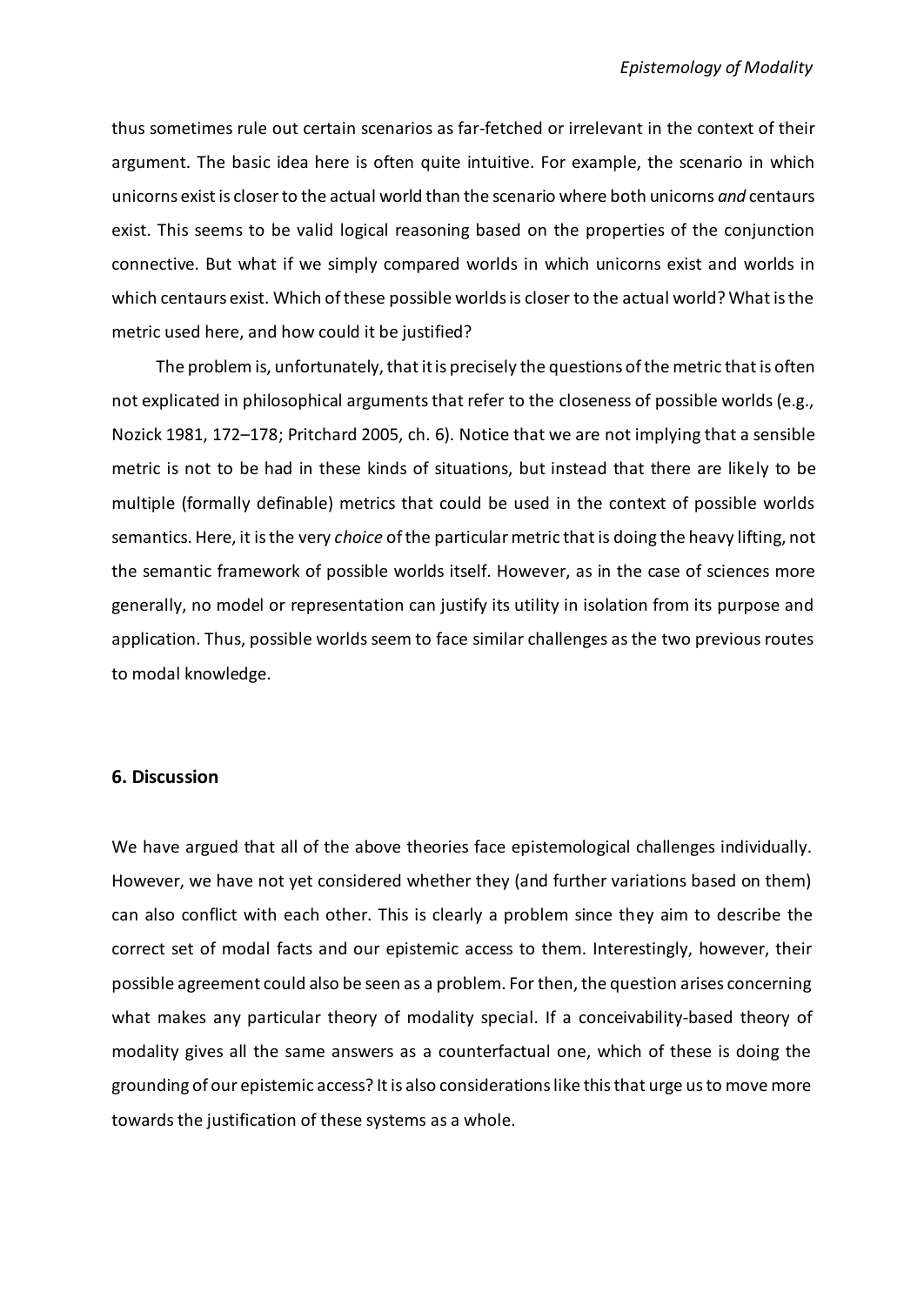It behooves us now to give a more detailed account of relative modality (RM). Recall from section 2 that according to RM, modal claims are evaluated *relative* to a system. At its simplest, this will be done through classical logic, where statements are possible if they do not lead to a contradiction with the system, necessary if their negation leads to a contradiction, and so on. So, what RM allows for is good reasoning about modal claims *relative* to a given system. What it does *not* give are criteria for the *choice* of a system.

At first blush, relative modality would appear to offer a friendly ground for metaphysical modality. After all, we can evaluate the modal claims of any metaphysical system using RM. But here the modal knowledge gained is only knowledge about a system. If the goal of metaphysics is to say something about the world, then such knowledge is otiose unless one can show that the system is a good match for reality. Of course, one can construct a system of rules as one sees fit. It is possible to build a system (or theory, model etc.) that does not correspond to reality. So a system can be based on, say, what kinds of rules individuals find amusing, as is the case with games like chess, or on the intuitions of individual thinkers.

Problems arise when one claims that their system describes how things are in the real world. How are we to evaluate whether such a system is any good as a description? One can do this in science by checking whether the predictions of the system match our empirical findings. But this only tells us about natural or empirical modalities. Insofar as empirical testing of certain claims is not possible, how can one check whether the system in question tells us anything about the real world? Hence, one faces the challenge of how to make modal claims non-arbitrary. We claim that one is not justified in accepting the claims until this challenge is met.

There is another problem if metaphysical modality is understood through relative modality. Which metaphysical claims should one fix? According to our relative modality account, metaphysical modalities are founded upon fixing certain claims – claims like Hesperus is Phosphorus, gold is the element with the atomic number 79, cats are animals, Elizabeth II is the daughter of George VI, water is  $H_2O$ , and so on. These claims, as themselves, are not yet modal claims. Nevertheless, their fixation as a part of a system is what makes them necessary. But why should these specific statements be fixed as axioms of our ontological system? Why can they not merely correspond to, say, a particular state of play in chess, a certain arrangement of pieces on the board? Why do they instead have to be analogical to the rules of chess?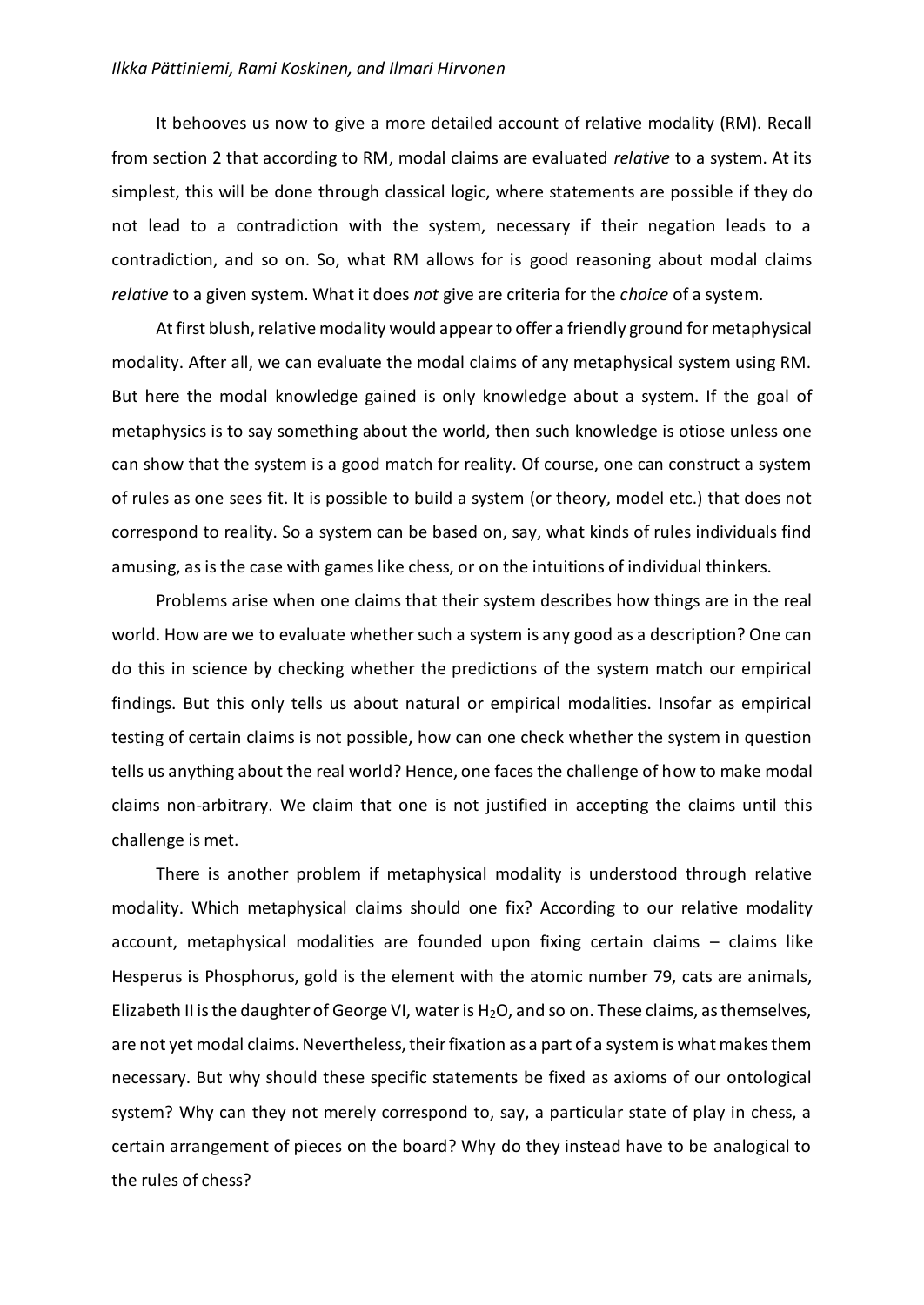Kripke, for instance, has argued that the special metaphysical status of these statements comes from the fact that their parts refer to the same entities or substances in all possible worlds. In other words, they are rigid designators. (Kripke 1980.) Indeed, they refer to the same target in the actual world, but to say that they refer to the same target in all possible worlds is to merely state – from the point of view of relative modality – that this is something we should keep fixed. It does not tell us *why* we should do so. Now, Kripke offers several thought experiments to prove his point. This is all fine, but do not these thought experiments only tell us that we intuitively keep certain things fixed or that we keep them fixed for other than metaphysical reasons, like physical or historical reasons? Thus, the justification for their special metaphysical status remains still unclear.

Now, we are in a position to see that both Lowe's and Hale's essentialist accounts are based on RM. The basic idea behind them is that entities have essentialist properties that are kept fixed. Furthermore, from our knowledge of essences, we can deduce necessary truths. After all, as Lowe states, "any *essential* truth is *ipso facto* a *metaphysically necessary* truth" (Lowe 2012, 938 italics in original). So, here, (metaphysically) necessary truths are derived from the essential properties of our target of inquiry. From these necessary truths, further modal truths can be deduced. If *X* does not contradict any necessary statement, then *X* is possible. If *X* does contradict such statements, then it is impossible, and so on. But this is precisely the way RM deals with modal inferences, only here the system is fixed to be the essential features of the target, or domain, of inquiry. But, as stressed above, why choose either of these systems? The interesting epistemological question is not "what is possible/necessary given a system?" but rather "how to choose a system in which to evaluate modal claims?". Lowe and Hale do not answer this latter question. Thus, given that the machinery through which modal inferences are made is RM and that it is not clear which, if any, claims concerning essences are justified, this essentialist route to modal knowledge is questionable at best.

Similar reasoning holds for both Yablo's and Chalmers' use of the conceivability-topossibility principle. That is, they are both based on relative modality. Again, possibility is relativized to an individual's ability either to imagine scenarios or infer contradictions. In either case, there is a system, although not one explicitly spelled out, in relation to which a proposition is considered to be possible. And again, Yablo and Chalmers seem to have very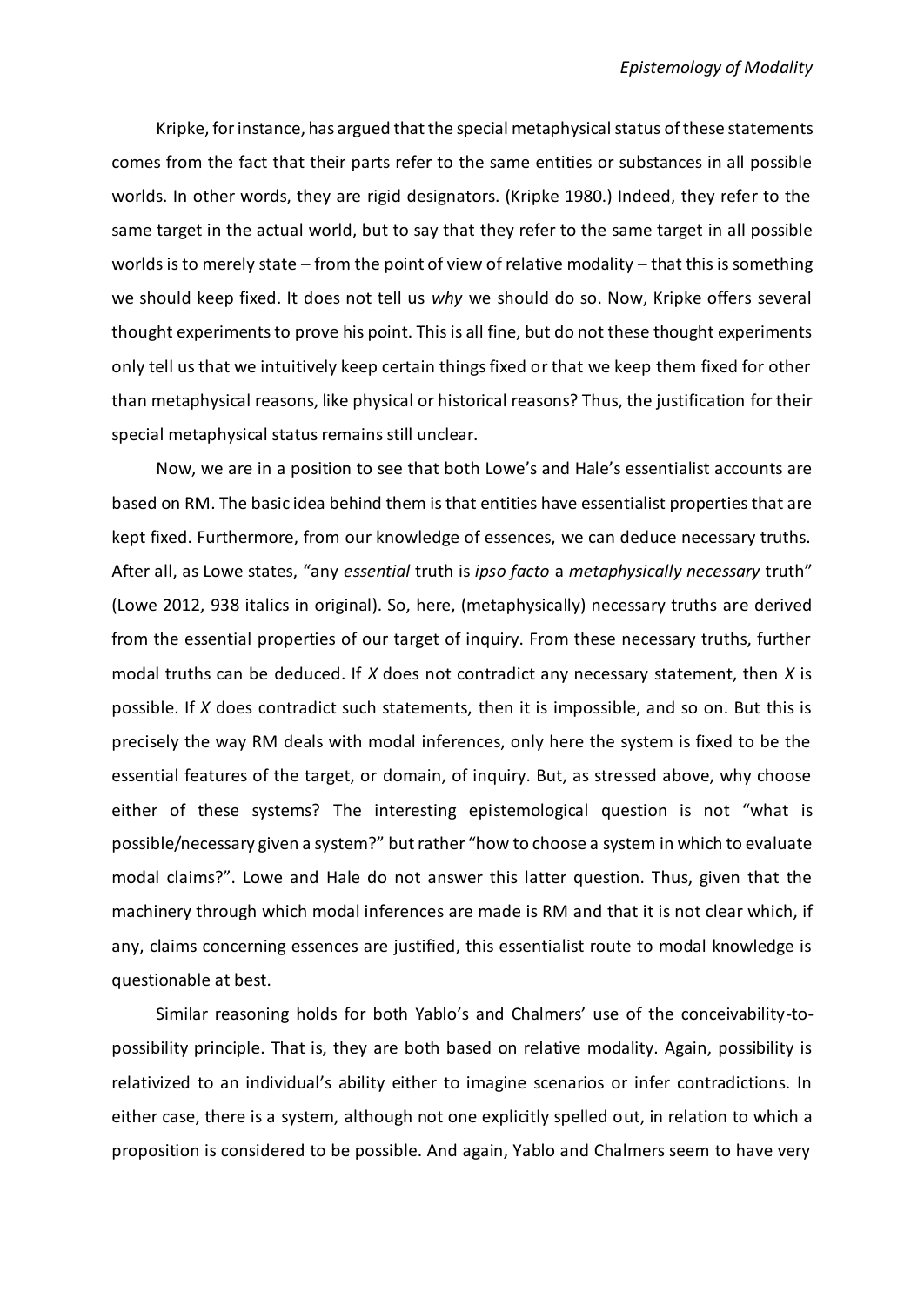little in the way of justification for their preferred system. This, again, leaves Yablo's and Chalmers' approaches questionable.

The above was not an argument for the falsity of any or all metaphysical modal claims. So, we are not saying that metaphysicians advancing metaphysical claims are mistaken. We have merely argued that, at least thus far, they do not have a good justification for such claims.

As a final note, are we not guilty of moving the interesting epistemic questions from the modal claims onto the choice of a system? Indeed we are, but this does not have to be a bad thing. For, insofar as we can justify our choice of a system, we will at the same time gain a way of justifying modal claims. So, when is a choice of a system justified? In the case of, say, scientific models and theories, they are justified by empirical corroboration, consistency with other theories, and so on. In other cases, like the rules of chess, such external justification is not needed. But subjecting our justification of a system to ampliative reasoning will make claims based on RM *epistemic*, at least in some sense. Here lies a risk that we will end up having provided an epistemology only for *epistemic* – and thus subjective – modalities. First, imagining, conceiving and appeals to intuition are also subjective in nature. So, these ways of justifying a system or a claim will be subjective. Second, justification of scientific, mathematical and logical theories is done in an *intersubjective* way. Reasons, results, inferences, and so on, have to be presented in a way that is accessible to others for the scientific community at large to be able to evaluate them.

## **7. Conclusions**

We have criticized some popular approaches to the problem of epistemic access to modal knowledge. These included essentialism, conceivability-based accounts, counterfactual reasoning, and the use of possible worlds as an epistemic grounding of modal claims. We argued that all of these epistemologies seem to work only when we have access to the kind of knowledge that considerably surpasses what can be expected from our scientific, yet piecemeal and cognitively limited, accounts of the world. They then solve this situation through strong metaphysical assumptions or succumb to modal skepticism. Thus, instead of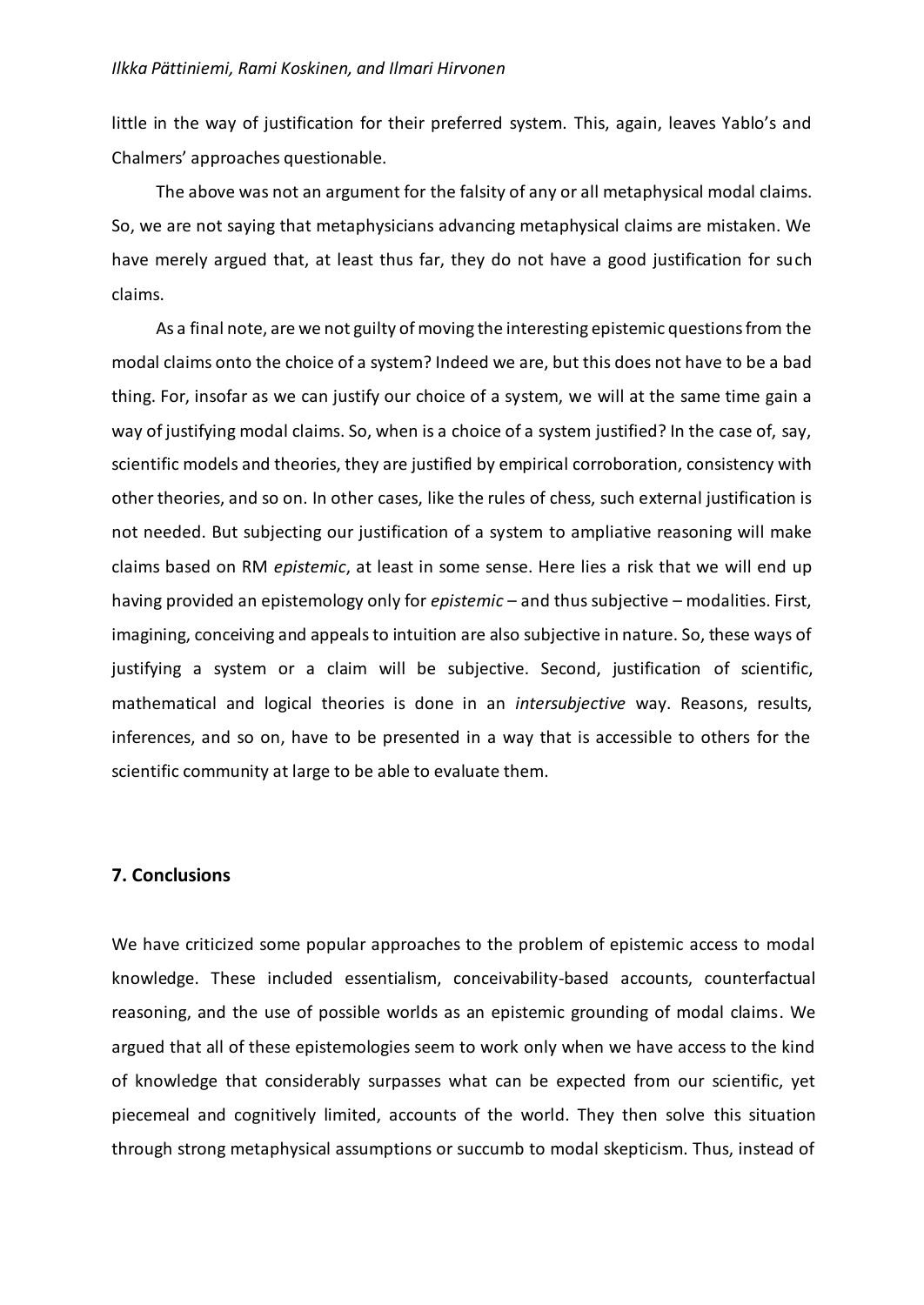guiding our modal access, they lead us astray or function as overly officious gatekeepers. This, to us, is untenable.

We argued that some of these worries could be eased if we adopt the framework of relative modality (RM). RM is concerned with what is kept fixed in publicly-evaluable systems of modal inquiry. The epistemology of modal statements thus becomes an internal question of the features and boundary conditions imposed by the system in question. These system features are then typically justified externally through experiments, manipulations, theoretical derivations, or they may even be stipulated. The primary motivation behind this move is not to rule out any particular theory of modalities but rather to make the epistemology of modality methodologically honest.

*University of Helsinki University of Vienna The Helsinki Circle*

## **References**

- Bailey, A. (manuscript), "The Unsoundness of Arguments from Conceivability", unpublished manuscript, URL = URL = URL = URL = URL = URL = URL = URL = URL = URL = URL = URL = URL = URL = URL = URL = URL = URL = URL = URL = URL = URL = URL = URL = URL = URL = URL = URL = URL = URL = URL = URL = URL = URL = URL = <https://citeseerx.ist.psu.edu/viewdoc/download?doi=10.1.1.591.8106&rep=rep1&ty pe=pdf> 17.6.2021.
- Chalmers, D. (1996), *The Conscious Mind: In Search of a Fundamental Theory*, Oxford University Press, Oxford.
- Chalmers, D. (2002), "Does Conceivability Entail Possibility?" in T. Szabó Gendler and J. Hawthorne (2002), 145–200.
- Chalmers, D. (2010), *The Character of Consciousness*, Oxford University Press, Oxford.
- Cottingham, J., R. Stoothoff, and D. Murdoch (transl.) (1984), *The Philosophical Writings of Descartes*, Volume II, Cambridge University Press, Cambridge.
- Descartes, R. (1984 [1641]), *Meditations on First Philosophy*, in J. Cottingham, R. Stoothoff, and D. Murdoch (1984), 1–62.
- Dray, W. (1957). *Laws and Explanation in History*, Clarendon Press, Oxford.
- Feng, S. (2017), *Conceivability and Possibility: Conceivability as an Epistemic Guide to Possibility*, doctoral dissertation, Ruprecht-Karls-Universität Heidelberg, Heidelberg.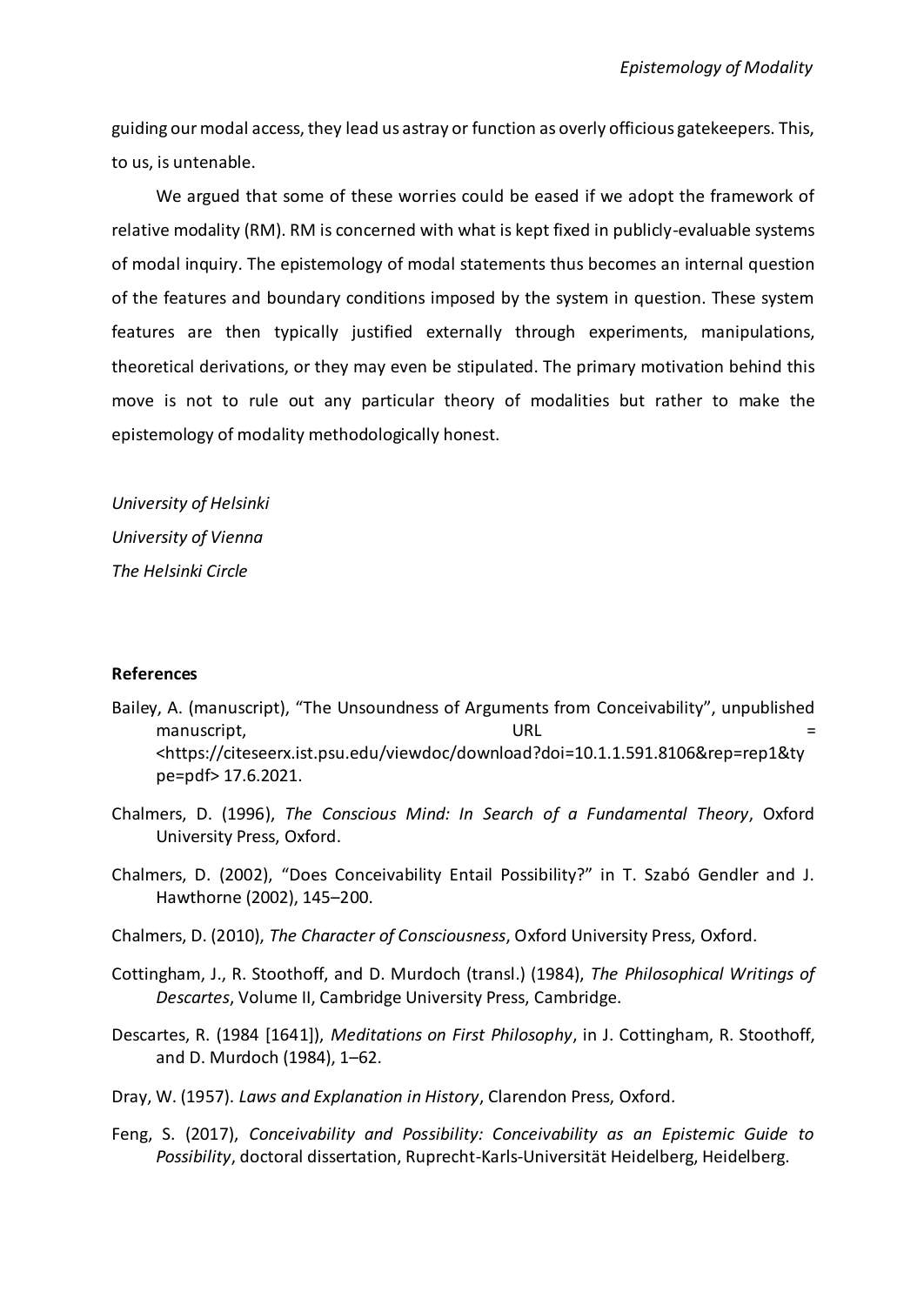- Fischer, B. (2016), "A theory-based epistemology of modality", *Canadian Journal of Philosophy* 46(2), 228–247
- Fischer, B. (2017), *Modal Justification via Theories*, Springer, Cham.
- Fischer, B. and F. Leon (eds.) (2017), *Modal Epistemology After Rationalism*, Springer, Cham.
- Fred-Rivera, I. and J. Leech (eds.) (2018), *Being Necessary: Themes of Ontology and Modality from the Work of Bob Hale*, Oxford University Press, Oxford.
- Hale, B. (2013), *Necessary Beings: An Essay on Ontology, Modality, and the Relations Between Them*, Oxford University Press, Oxford.
- Hintikka, J. (1957), "Modality as referential multiplicity", *Ajatus* 20, 49–64.
- Hirvonen, I., R. Koskinen and I. Pättiniemi. (Forthcoming). "Modal inferences in science: A tale of two epistemologies." *Synthese*.
- Houghton, J. (2005), "Global Warming", *Reports on Progress in Physics* 68(6), 1343–1403.
- Hume, D. (2007), *A Treatise of Human Nature: A Critical Edition*, Volume 1: Texts, D. Norton and M. Norton (eds.), Oxford University Press, Oxford. [*Treatise*]
- Kripke, S. (1959), "A completeness theorem in modal logic", *Journal of Symbolic Logic* 24(1), 1–14.
- Kripke, S. (1980), *Naming and Necessity*, Harvard University Press, Cambridge, MA.
- Lowe, E.J. (2012), "What is the source of our knowledge of modal truths", *Mind* 121(484), 919– 950.
- Meehl, G.A., T.F. Stocker, W.D. Collins, P. Friedlingstein, A.T. Gaye, J.M. Gregory, A. Kitoh, R. Knutti, J.M. Murphy, A. Noda, S.C.B. Raper, I.G. Watterson, A.J. Weaver, and Z.-C. Zhao (2007), "Global Climate Projections", in S. Solomon, D. Qin, M. Manning, Z. Chen, M. Marquis, K.B. Averyt, M. Tignor, and H.L. Miller (2007), 747–845.
- Melia, J. (2003), *Modality*, Acumen, Chesham.
- Neelin, J. D. (2011), *Climate Change and Climate Modeling*, Cambridge University Press, Cambridge.
- Nozick, R. (1981), *Philosophical Explanations*, Harvard University Press, Cambridge, MA.
- Nozick, R. (2003), *Invariances: The Structure of the Objective World*, Harvard University Press, Cambridge, MA.
- Pritchard, D. (2005), *Epistemic Luck*, Oxford University Press, Oxford.

Quine, W. V .O. (1981), *Theories and Things*, Belknap Press, Cambridge, MA.

Roca-Royes, S. (2011), "Modal knowledge and counterfactual knowledge", *Logique Et Analyse* 54(216), 537–552.